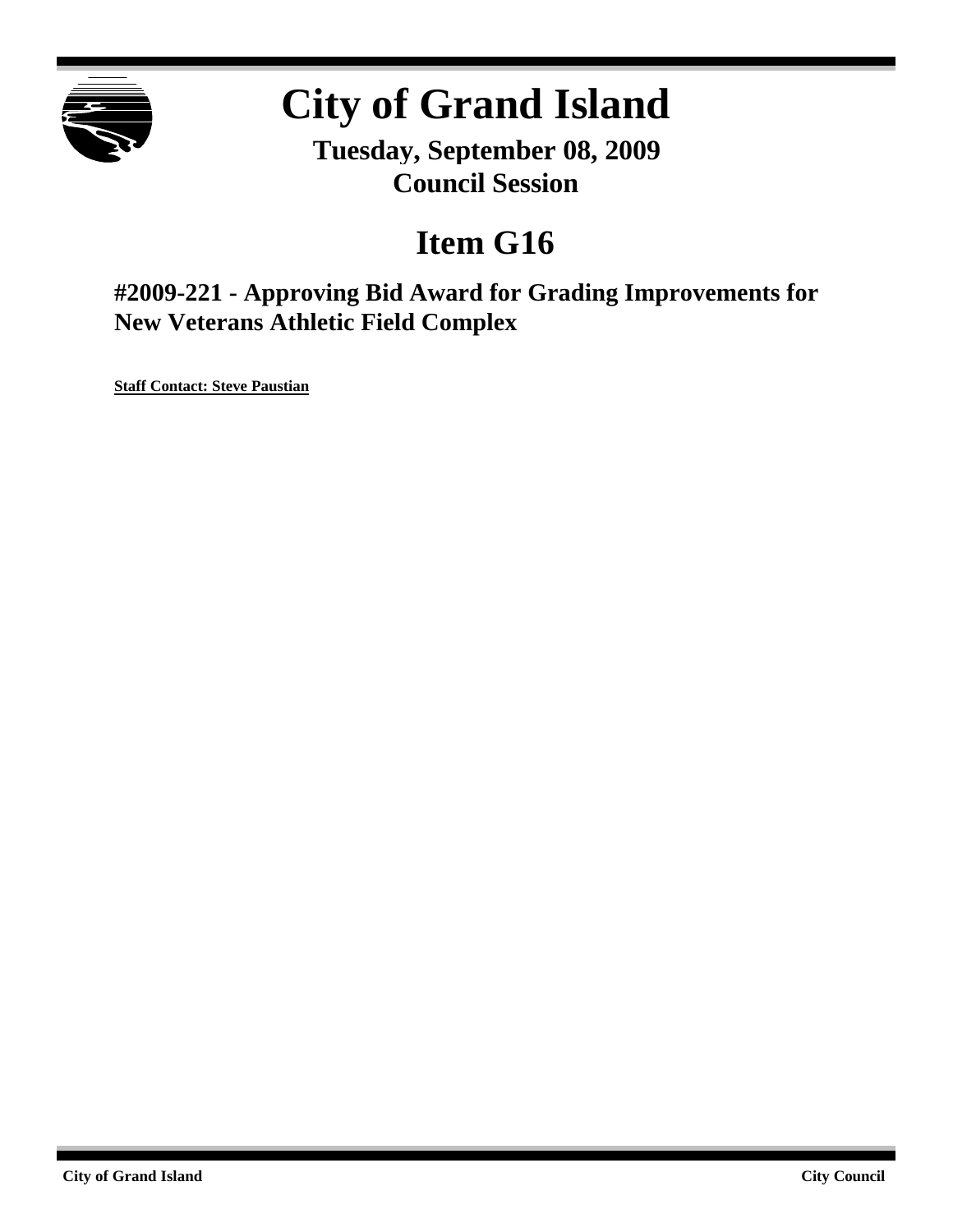## **Council Agenda Memo**

| <b>From:</b>    | <b>Steve Paustian, Park and Recreation Director</b>                                        |  |
|-----------------|--------------------------------------------------------------------------------------------|--|
| <b>Meeting:</b> | September 8, 2009                                                                          |  |
| Subject:        | Approving Bid Award for Grading Improvements for<br><b>Veterans Athletic Field Complex</b> |  |
| Item $\#$ 's:   | $G-16$                                                                                     |  |
| $Presenter(s):$ | <b>Steve Paustian, Park and Recreation Director</b>                                        |  |

### **Background**

On August 26, 2009 the Park and Recreation Department, advertised for bids for grading improvements at the Veterans Athletic Complex. Four firms provided bids for this work. The low responsible bid was provided by Slepicka Construction of Dorchester, NE in the amount of \$83,526.25.

#### **Discussion**

Because of the relocation of the State Fair to Grand Island it is necessary to move the athletic complex currently located at Fonner Park to a new site. The new site is located just south of Eagle Scout Park. The grading work is necessary to insure a good quality and safe playing surface for participants to enjoy. Fund number 40044450 90122 Soccer/Bball Fields-Vets Home has funds budgeted for this purpose.

### **Alternatives**

It appears that the Council has the following alternatives concerning the issue at hand. The Council may:

- 1. Move to approve
- 2. Refer the issue to a Committee
- 3. Postpone the issue to future date
- 4. Take no action on the issue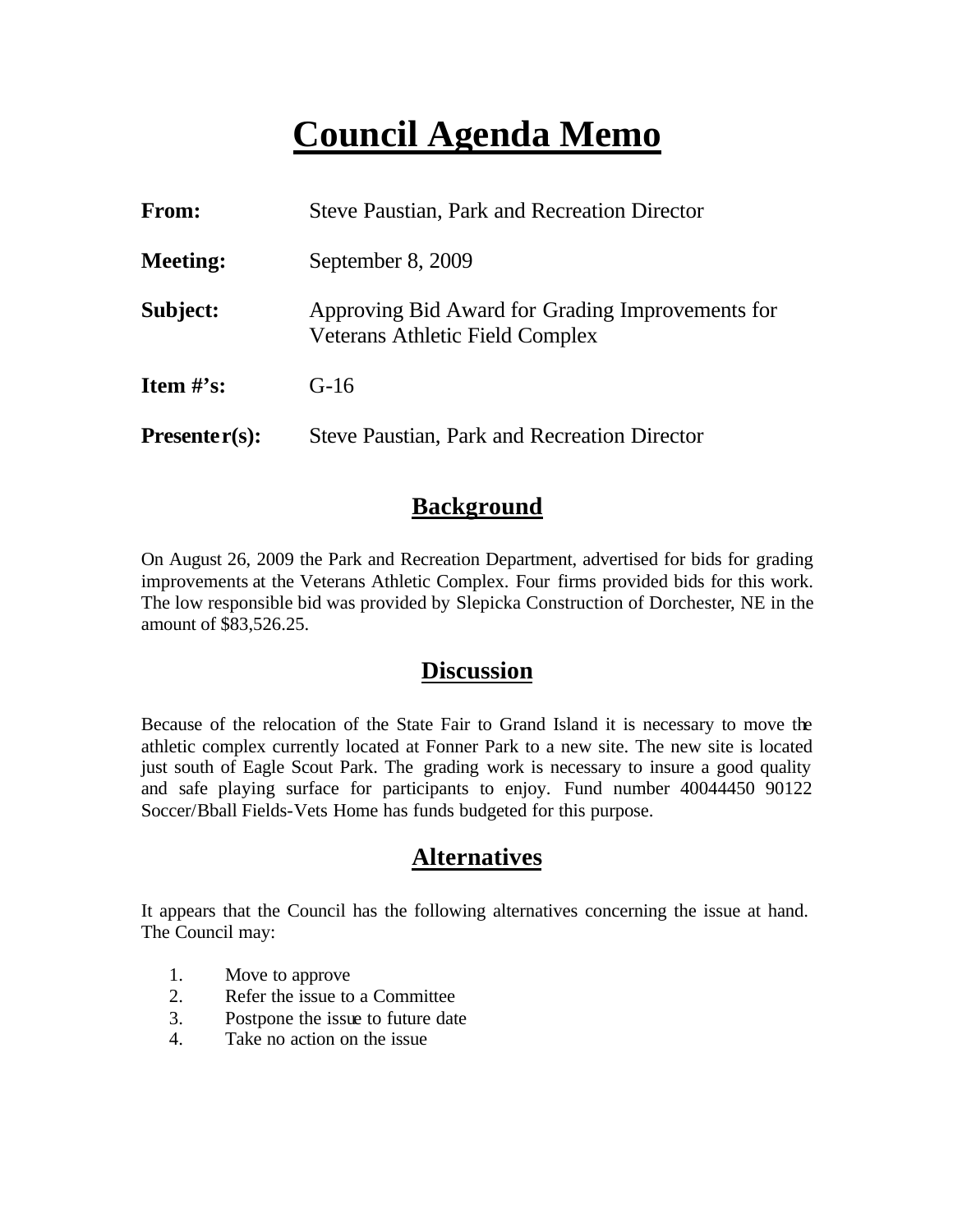## **Recommendation**

City Administration recommends that the Council approve the award of a contract to Slepicka Construction in the amount of \$83,526.25..

## **Sample Motion**

Move to award contract to Slepicka Construction for the earth work at the Veterans Athletic Field Complex.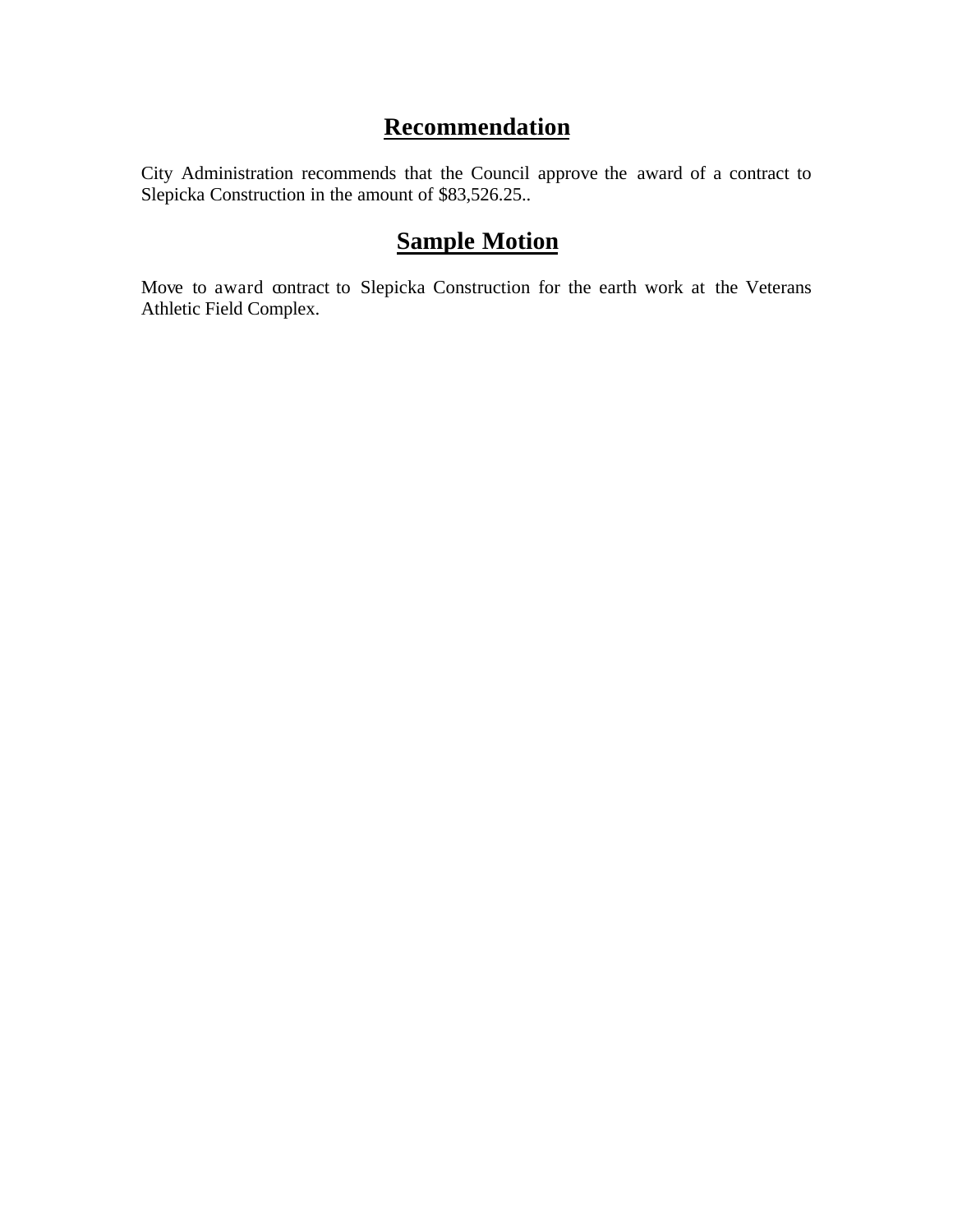#### *Purchasing Division of Legal Department* **INTEROFFICE MEMORANDUM**



Wes Nespor, Purchasing Agent

*Working Together for a Better Tomorrow, Today*

#### **BID OPENING**

**BID OPENING DATE: September 2, 2009 at 11:00 a.m.**

**FOR: Grading Improvements for New Veterans Athletic Field Complex**

**DEPARTMENT: Parks & Recreation**

**ESTIMATE: \$250,000.00**

**FUND/ACCOUNT: 40044450-90122**

**PUBLICATION DATE: August 26, 2009**

**NO. POTENTIAL BIDDERS: 11**

#### **SUMMARY**

| <b>Bidder:</b>     | Island Landhandlers, Inc.<br><b>Grand Island, NE</b> | <b>Hooker Bros. Construction</b><br><b>Grand Island, NE</b>    |
|--------------------|------------------------------------------------------|----------------------------------------------------------------|
| <b>Exceptions:</b> | <b>None</b>                                          | <b>None</b>                                                    |
| <b>Bid Price:</b>  | \$148,603.50                                         | \$152,760.90                                                   |
| <b>Bidder:</b>     | <b>Slepicka Construction</b><br>Dorchester, NE       | <b>Klingman Irrigation Services</b><br><b>Grand Island, NE</b> |
| <b>Exceptions:</b> | <b>None</b>                                          | <b>None</b>                                                    |
| <b>Bid Price:</b>  | \$83,526.25                                          | \$193,768.00                                                   |
| $cc$ :             | Steve Paustian, Parks & Rec. Director                | Patti Buettner, Parks Secretary                                |

Dale Shotkoski, City Attorney Wes Nespor, Purchasing Agent Jeff Pederson, City Administrator

**P1365**